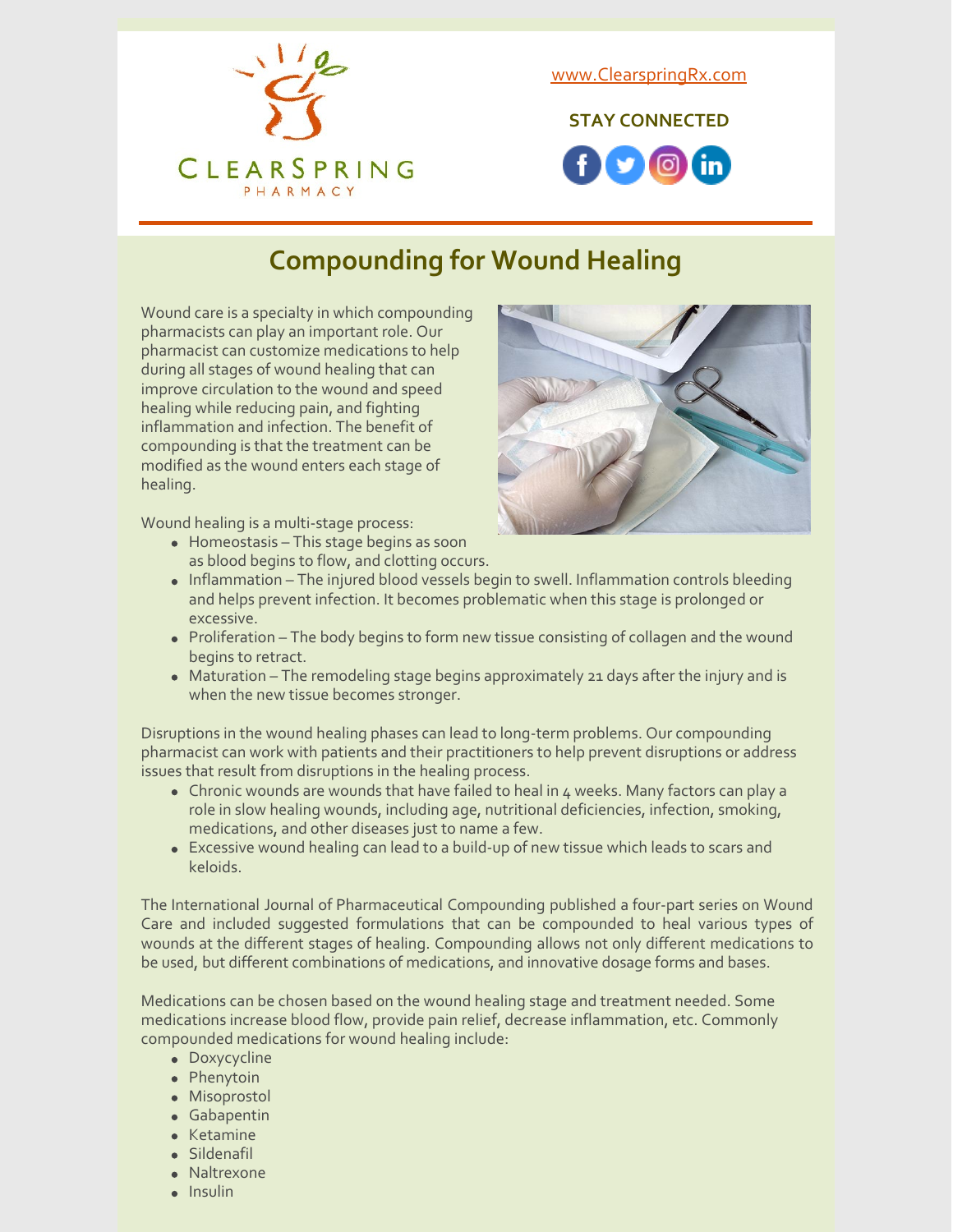People of all ages and medical conditions can benefit from customized wound preparations.

- Diabetic patients with foot ulcers.
- Hospice patients with persistent bed sores.
- Babies or children with persistent diaper rash.
- Patients with scars or keloids that cause them physical or emotional discomfort.

*Our pharmacist will be happy to work with patients and their physicians to compound a medication specifically to meet that individual's unique wound care or scar treatment needs.*

Int J Pharm Compd. Mar-Apr [2021;25\(2\):100-103](https://pubmed.ncbi.nlm.nih.gov/33798108/). Int J Pharm Compd. Jul-Aug [2021;25\(4\):282-287](https://pubmed.ncbi.nlm.nih.gov/34297689/) . Int J Pharm Compd. Sep-Oct [2021;25\(5\):372-377.](https://pubmed.ncbi.nlm.nih.gov/34623962/) Int J Pharm Compd. Nov-Dec [2021;25\(6\):468-472.](https://pubmed.ncbi.nlm.nih.gov/34807841/)

©Storey Marketing. All rights reserved.

## **Visit our website for the latest information about COVID-19 Testing and Vaccinations at ClearSpring Pharmacy.**

**[LEARN](https://clearspringrx.com/covid-19.php) MORE**

# **Have you been laid-off or furloughed due to COVID-19?**

If you are having trouble paying for your cash compounded prescriptions at this time, please speak to one of our professional staff members to find out how we can help you. We do not want you to discontinue or alter your medication regiment due to financial hardship. *We can help!*

### **Our social media is a great resource for:**

- Up to date information
- Health tips
- Behind the scenes compounding
- Offers
- *And more!*

**COVID-19 Booster CDC Updates** Additional dose of the Pfizer vaccine<br>immunocompromised children age 5<br>Pfizer booster shot recommended for<br>children aged 12-15.<br>For anyone over age 12, the CDC now<br>recommends a booster shot five mon<br>after the completion of after the completion of the prima<br>(two doses) of Pfizer vaccine.



**Check us out below!**

## **Diabetes Self-Management Education and Support (DSMES)**



Only 26.7% of patients diagnosed with diabetes meet targets for *glycemic, blood pressure, or cholesterol control*. Our seminars will give you:

- Evidence-based approach
- Instruction from licensed clinical pharmacists in Colorado